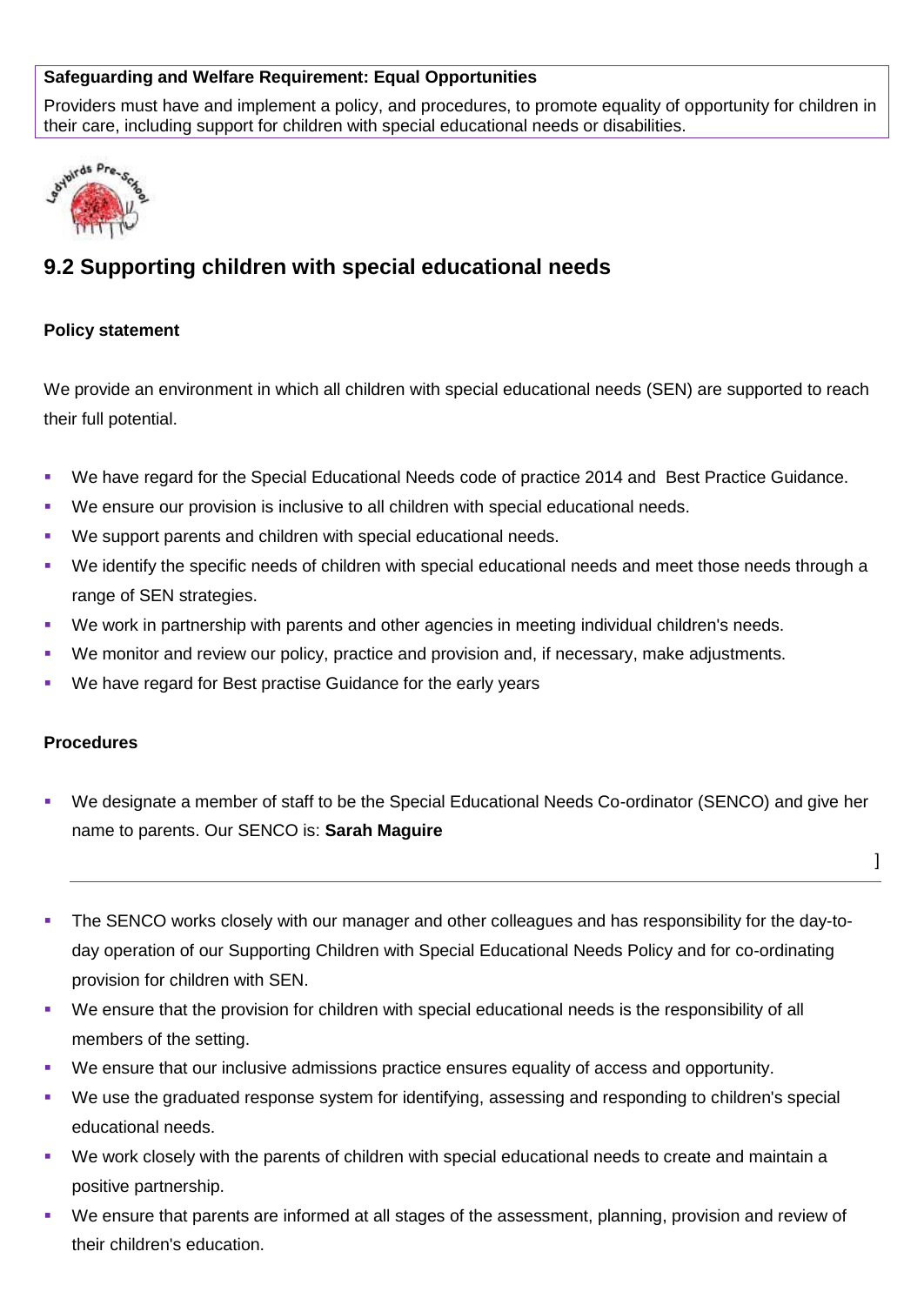- We provide parents with information on sources of independent advice and support.
- We liaise with other professionals involved with children with special educational needs and their families, including in connection with transfer arrangements to other settings and schools.
- We provide a broad, balanced and differentiated curriculum for all children with special educational needs.
- We use a system of planning, implementing, monitoring, evaluating and reviewing individual educational plans (IEPs) for children with special educational needs.
- We ensure that children with special educational needs are appropriately involved at all stages of the graduated response, taking into account their levels of ability.
- We have systems in place for supporting children during the Early Years Action stages of the graduated response (stage 2 on Continuum of Needs).
- We have systems in place for working with other agencies through each stage of the Common Assessment Framework (CAF) or local alternative, for example, Early Help Assessment, Early Years.
- We use a system for keeping records of the assessment, planning, provision and review for children with special educational needs.
- We provide resources (human and financial) to implement our Supporting Children with Special Educational Needs Policy.
- We ensure that all our staff are aware of our Supporting Children with Special Educational Needs Policy and the procedures for identifying, assessing and making provision for children with SEN. We provide inservice training for practitioners and volunteers.
- We raise awareness of any specialism the setting has to offer, e.g. Makaton trained staff.
- We ensure the effectiveness of our special educational needs provision by collecting information from a range of sources e.g. Individual Education Plan reviews, [staff and management meetings,] parental and external agency's views, inspections and complaints. This information is collated, evaluated and reviewed.
- We provide a complaints procedure.
- We monitor and review our policy annually.

### **Further guidance**

- **In Itsues in Earlier Intervention: Identifying and Supporting Children with Additional Needs (DCSF 2010)**
- **Early Years Foundation Stage Statutory Framework (DfE 2012)**
- The Team Around the Child (TAC) and the Lead Professional: A Guide for Managers (CWDC 2009)
- **Working Together to Safeguard Children (DfE 2013)**
- **Special Educational Needs Code of Practice (DfES 2001)**
- SEND code of practice for the early years (2014)
- Special educational Needs and Disability Code of Practice

| This policy was adopted by       | Ladybirds Pre-school          |        |
|----------------------------------|-------------------------------|--------|
| . On                             | 7 <sup>th</sup> November 2014 | (date) |
| Date to be reviewed              |                               | (date) |
| Signed on behalf of the provider |                               |        |